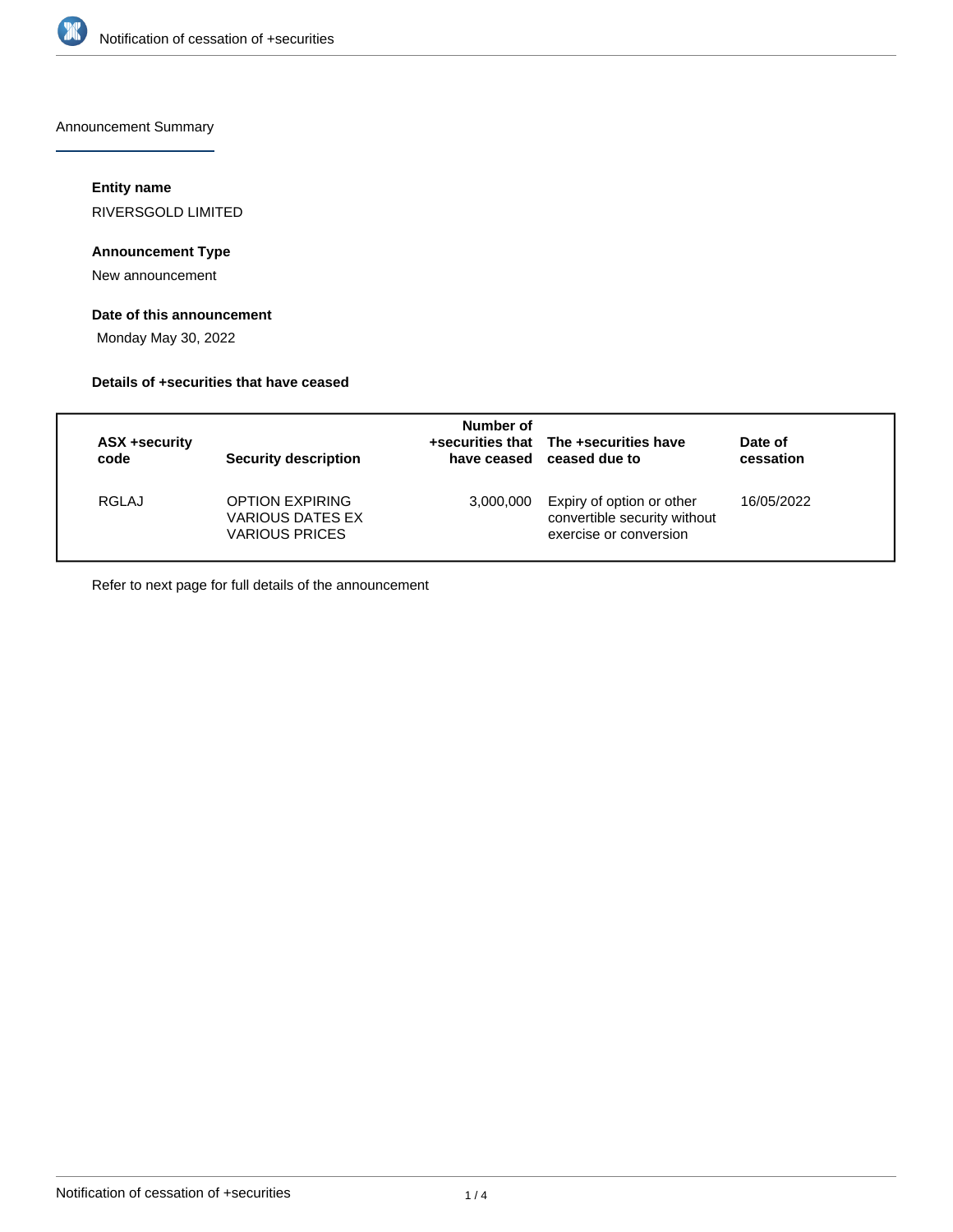

Part 1 - Announcement Details

#### **1.1 Name of +Entity**

RIVERSGOLD LIMITED

We (the entity named above) provide the following information about our issued capital.

**1.2 Registered Number Type** ABN

**Registration Number** 64617614598

**1.3 ASX issuer code** RGL

**1.4 The announcement is** New announcement

# **1.5 Date of this announcement**

30/5/2022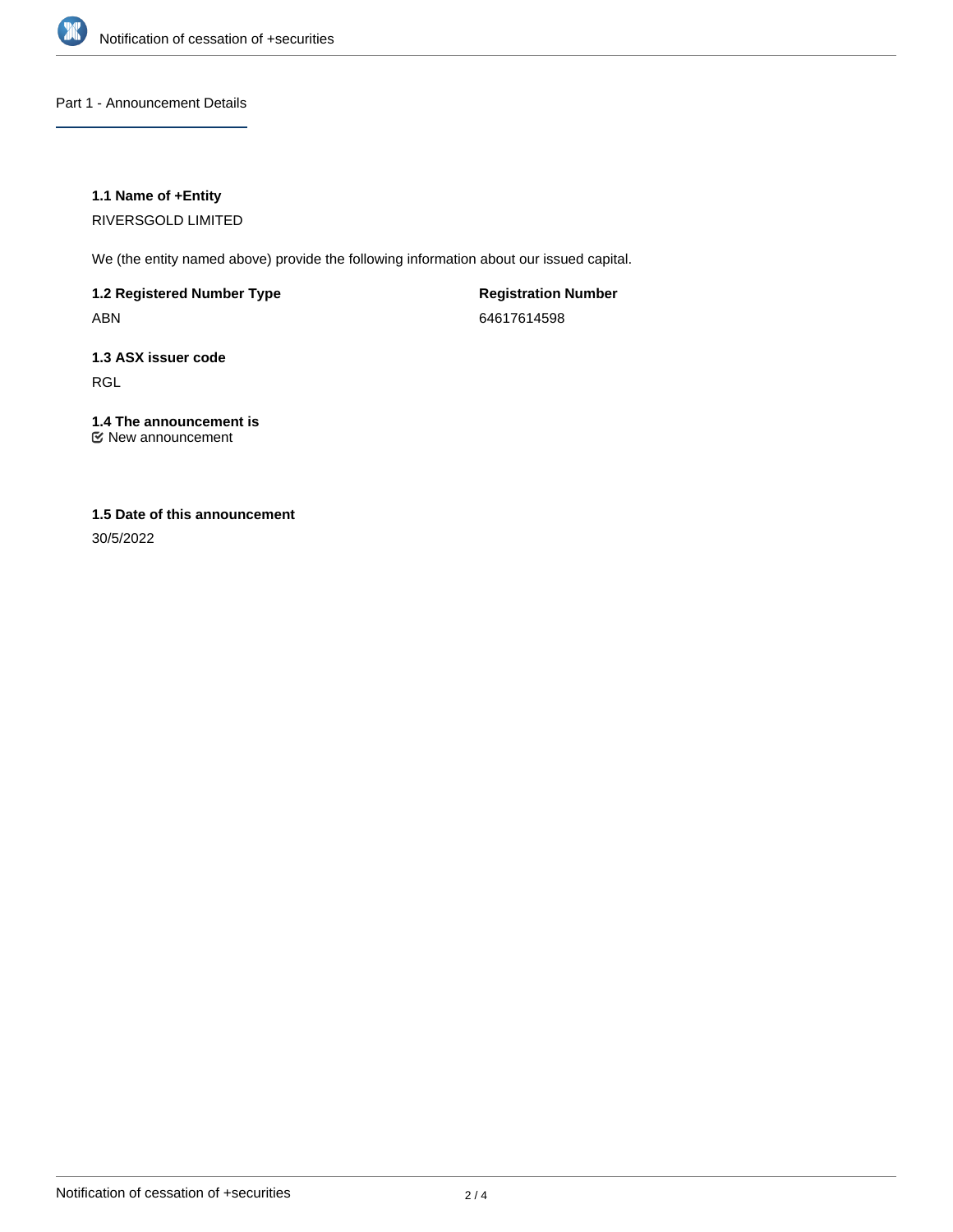

#### Part 2 - Details of +equity securities or +debt securities that have ceased

#### **ASX +Security Code and Description**

RGLAJ : OPTION EXPIRING VARIOUS DATES EX VARIOUS PRICES

#### **Unquoted +equity securities that have ceased**

**Number of securities that have ceased**

3,000,000

16/5/2022

## **Reason for cessation** Expiry of option or other convertible security without exercise or conversion

**Date of cessation**

**Is the entity paying any consideration for the cessation?** No

#### **Any other information the entity wishes to notify to ASX about the cessation?**

Unquoted options exercisable at \$0.20 each